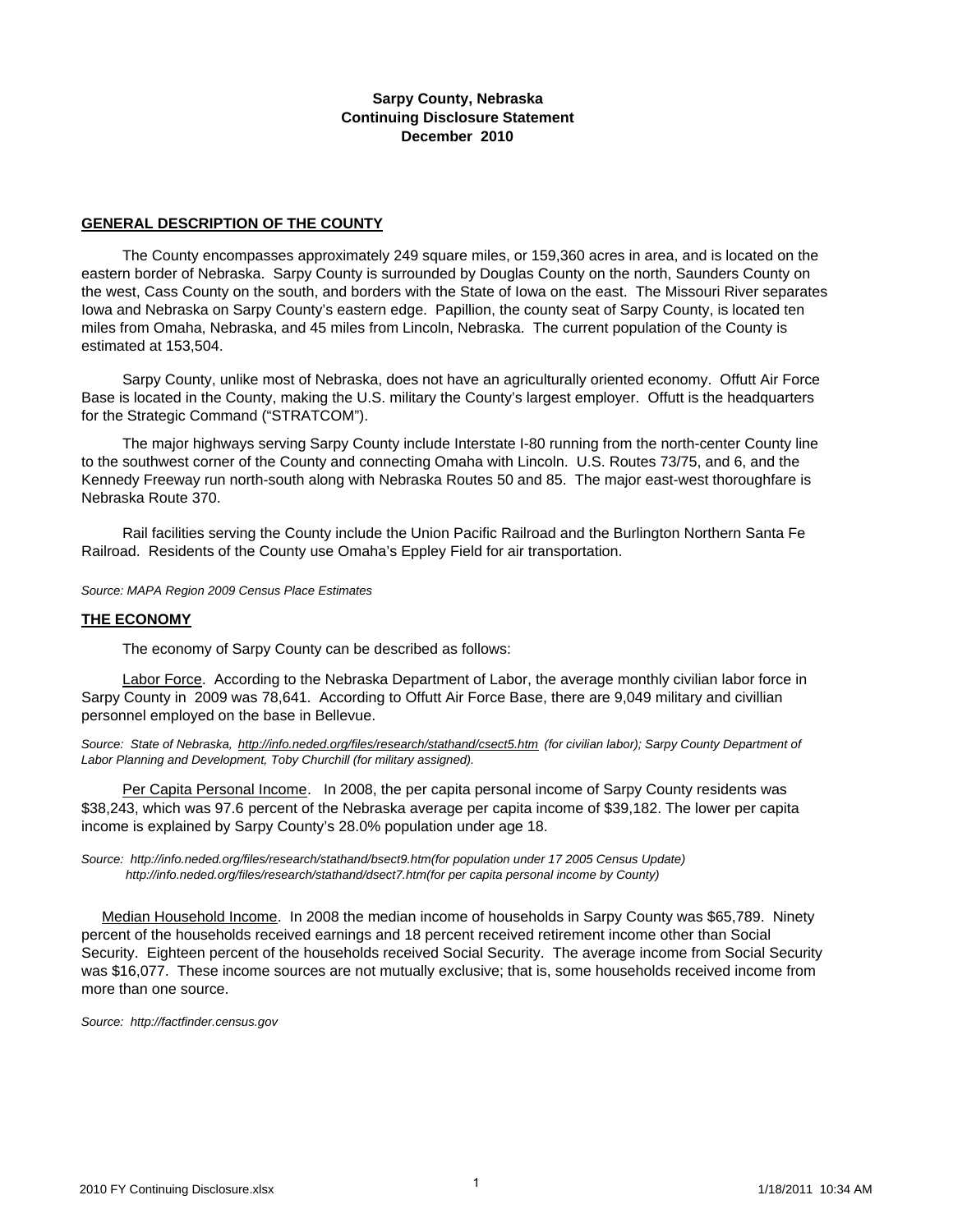Sales. Net taxable sales (excluding motor vehicles) within the County decreased from \$1,047,406,948 in 2008 to \$1,020,721,260 in 2009, representing a 2.5 percent decrease over the prior year.

*Source: Nebraska Department of Revenue Research Department http://www.revenue.ne.gov/research/sales\_09/200900.html*

#### **EMPLOYERS**

 The twenty largest employers located in the County and the nature of their business are as follows:

| <b>COMPANY</b>                                         | <b>ADDRESS</b>                                  | <b>PHONE</b>       | <b>INDUSTRY</b>                     |
|--------------------------------------------------------|-------------------------------------------------|--------------------|-------------------------------------|
| <b>Offutt Air Force Base</b>                           | 205 Looking Glass Ave.<br>#121                  | 294-5533 Military  |                                     |
| PayPal, Inc.                                           | 12312 Port Grace Blvd.<br>LaVista, NE 68128     | 935-2000 Service   |                                     |
| Papillion-LaVista Schools                              | 420 South Washington<br><b>Street</b>           |                    | 537-6200 Education                  |
| <b>Werner Enterprises</b>                              | Hwy 50 & I-80<br>Omaha, NE 68138                | 895-6640 Trucking  |                                     |
| <b>Bellevue Public Schools</b>                         | 1600 Hwy 370<br>Bellevue, NE 68005              |                    | 293-4000 Education                  |
| AmeriTrade (Southroads)                                | 1001 Fort Crook Road<br>North                   | 970-7000 Financial |                                     |
| InfoGroup Compilation<br>Center                        | 1020 East First Street<br>Papillion, NE 68046   | 593-4500 Service   |                                     |
| <b>Oriental Trading Company</b>                        | 4206 South 108th Street<br>Omaha, EN 68137      |                    | 331-5511 Warehouse/<br>Distribution |
| <b>Bellevue University</b>                             | 1000 Galvin Road S.<br>Bellevue, NE 68005       |                    | 293-3800 Education                  |
| <b>Sarpy County Government</b>                         | 1210 Golden Gate Dr.<br>#1126                   | 593-2346 Gov't     |                                     |
| Northrup Grumman                                       | 3200 Sampson Way<br>Bellevue, NE 68005          | 291-8300 Service   |                                     |
| Alegent Health Midlands<br>Hospital                    | 1111 South 84th Street<br>Papilion, NE 68046    |                    | 593-3000 Healthcare                 |
| <b>Hillcrest Health Systems</b>                        | 1804 Hillcrest Drive<br>Bellevue, NE 6005       |                    | 682-4800 Healthcare                 |
| <b>Wal-Mart Super Center</b><br>(Bellevue & Papillion) | 10504 S. 15th Street<br>Bellevue, NE 68005      | 292-0156 Retail    |                                     |
| <b>Gretna Public Schools</b>                           | 11717 S. 216th Street<br>Gretna, NE 68028       |                    | 332-3265 Education                  |
| <b>Super Target Stores</b><br>(Bellevue & Papillion)   | 718 N. Washington Street<br>Papillion, NE 68046 | 597-9990 Retail    |                                     |
| Securities America, Inc.                               | 12325 Port Grace Blvd.<br>LaVista, NE 68128     | 339-9111 Service   |                                     |
| Streck Laboratories, Inc.                              | 7002 S. 109th Street<br>LaVista, NE 68128       | 333-1982 Mfg.      |                                     |
| Sara Lee North American<br>Fresh Bakery                | 1310 Fort Crook Road N.<br>Bellevue, NE 68005   | 594-2430 Mfg.      |                                     |
| City of Bellevue                                       | 210 West Mission Ave.<br>Bellevue, NE 68005     | 293-3000 Gov't     |                                     |

*Source: Sarpy County Department of Labor Planning & Development, Toby Churchill.*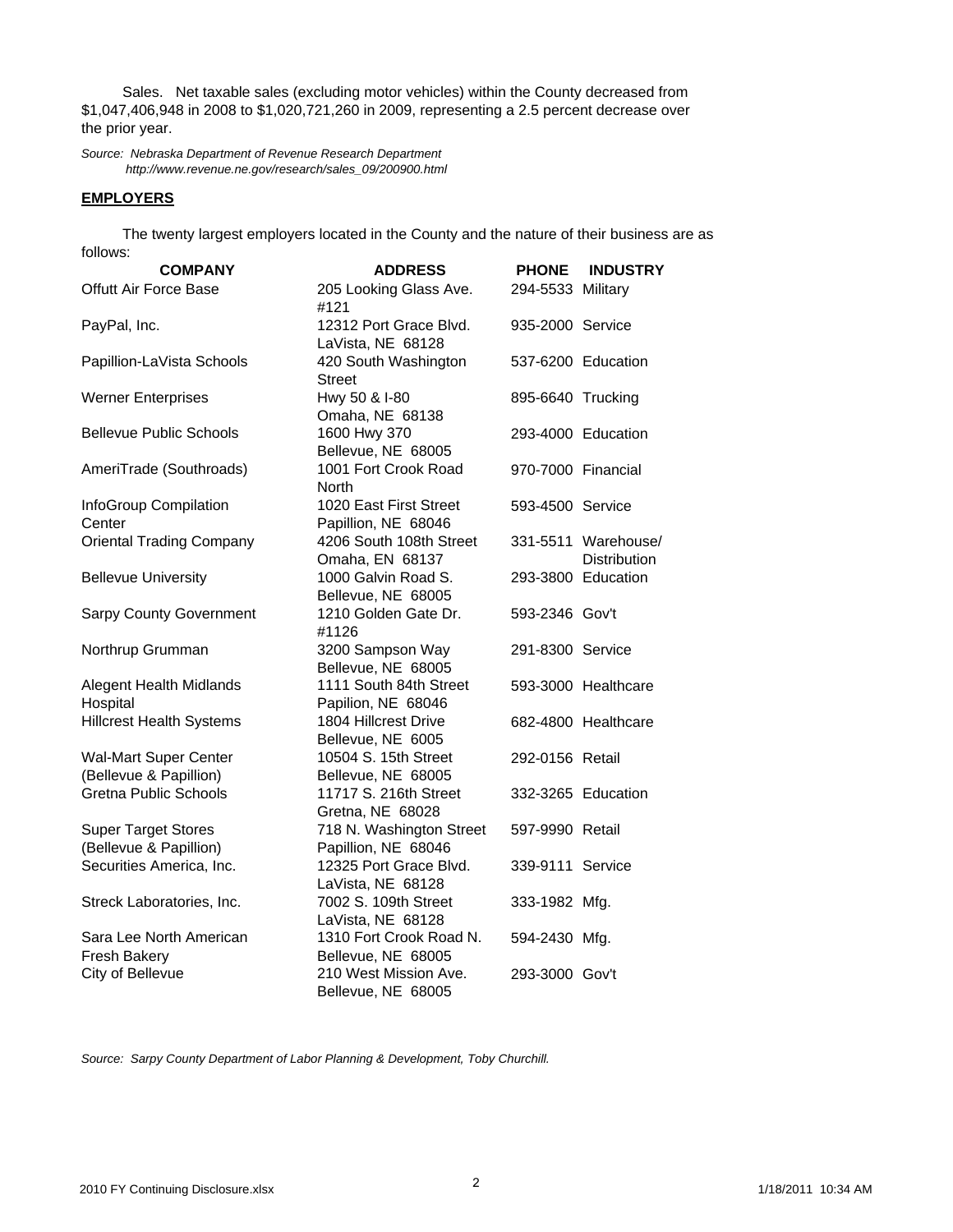## **20 LARGEST TAXPAYERS**

 The largest taxpayers located in the County, the actual taxes of their property and the type of their business include the following:

| <b>BUSINESS NAME</b>                    |    | 2009 Taxes | <b>NATURE OF BUSINESS</b>              |
|-----------------------------------------|----|------------|----------------------------------------|
| <b>Shadow Lake Towne Center LLC</b>     | S  |            | 1,982,013.00 Retail Business           |
| JQH LaVista Conference/CY Dev/III Dev   | \$ |            | 1,049,495.00 Conference Center & Hotel |
| Shadow Lake Development                 | \$ |            | 1,002,425.00 Land Development          |
| <b>Offutt AFB America</b>               | \$ |            | 866,847.00 Base Housing                |
| Werner Leasing, Inc./Werner Enterprises | \$ |            | 779,920.00 Lease/Trucking Company      |
| Wells Exchange-Maass Rd/Samson Way      | \$ |            | 767,328.00 Foreign LLC                 |
| Heritage Westwood LaVista               | \$ |            | 748,465.00 Condominium Complex         |
| Emperian Bellevue Landings/Overlook     | \$ |            | 722,294.00 Apartments                  |
| <b>Walmart Real Estate/Stores</b>       | \$ |            | 636,618.00 Retail Business             |
| Harrison Hills Apartments               | \$ |            | 626,574.00 Apartments                  |
| PayPal                                  | \$ |            | 606,955.00 Commercial Business         |
| Toys NE QRD 15-74 Inc.                  | \$ |            | 592,237.00 Distribution                |
| Cole Mt. Papillion NE LLC               | \$ |            | 455,939.00 Retail Business             |
| Shopko Properties/Real Estate           | \$ |            | 442,978.00 Distribution                |
| <b>Rock Creek Apartments</b>            | \$ |            | 405,904.00 Apartments                  |
| Pointe Partnership                      | \$ |            | 375,761.00 Apartments                  |
| <b>Brentwood Crossing Associates</b>    | \$ |            | 347,465.00 Retail Business             |
| <b>Edward Rose Development</b>          | \$ |            | 342,577.00 Apartments                  |
| <b>MFR Partners IX LLC</b>              | \$ |            | 323,683.00 Apartments                  |
| Summit Apts LTD/West Apts LLC           | \$ |            | 317,082.00 Apartments                  |

\*Totals based on names on file.

*Source: Sarpy County Treasurer's Office.*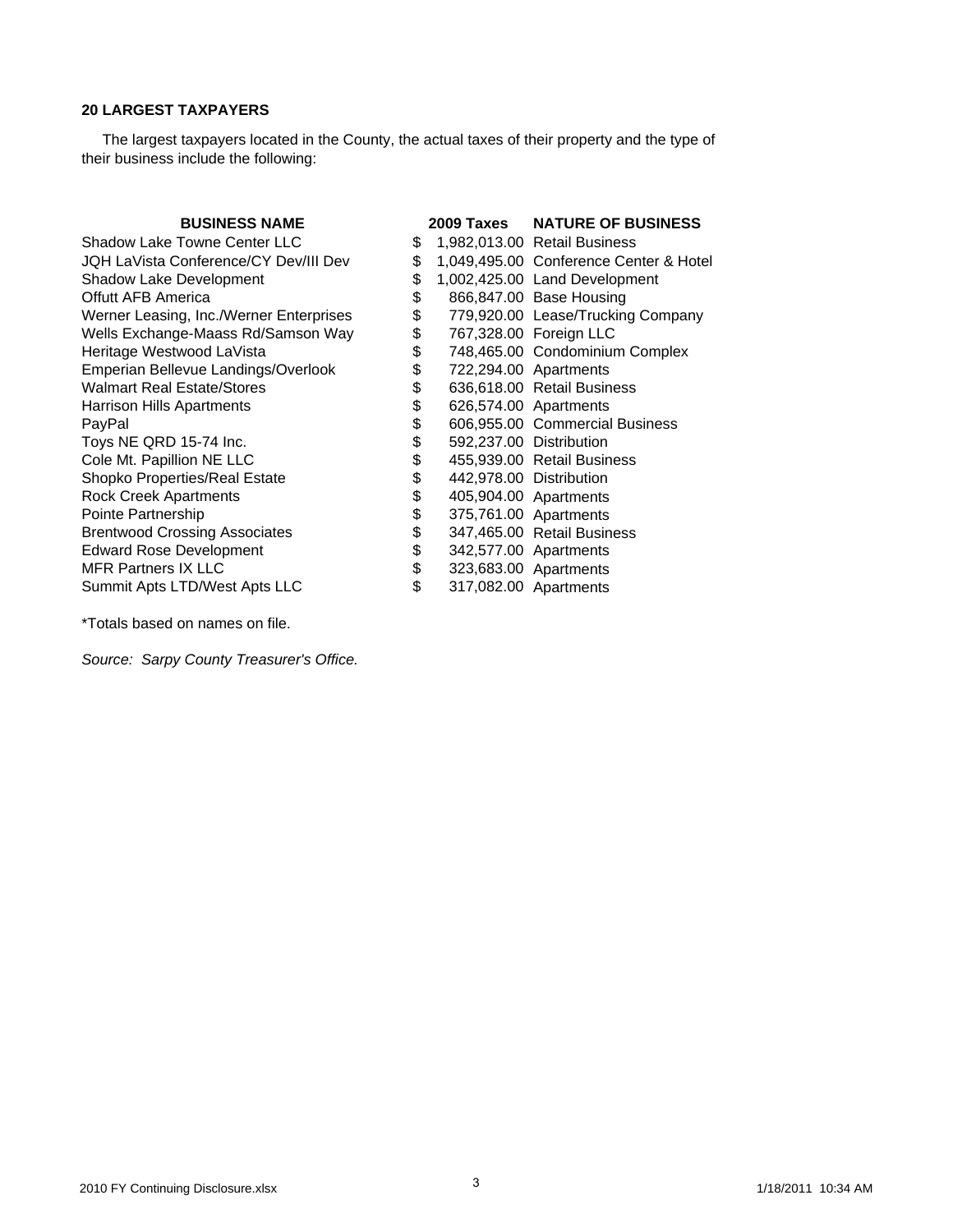#### **INDEBTEDNESS**

 The County by law may assess taxes in an amount not to exceed \$0.50 per \$100 of actual valuation without an approving vote of the citizens of the County. The County's total tax levy for fiscal year 2010-2011 is 29.990 cents per \$100 of actual valuation.

#### **LIMITED TAX BUILDING BONDS, SERIES 2007 (Courthouse Addition)**

 The County issued \$7,000,000 Limited Tax Building Bonds dated February 6, 2007 to finance the construction of a Courthouse Administrative Addition, \$4,470,000 of which remain outstanding.

#### **LIMITED TAX BUILDING BONDS, SERIES 2008 (Courthouse Remodel)**

 The County issued \$5,700,000 Limited Tax Building Bonds dated June 5, 2008 to finance the remodel of the existing Courthouse, \$4,685,000 of which remain outstanding.

## **HIGHWAY ALLOCATION BONDS, SERIES 2009 (96TH STREET)**

 The County issued \$6,075,000 in Highway Allocation Bonds dated February 18, 2009 to finance the repayment of the 96th Street Project, of which \$3,685,000 remain outstanding.

#### **LIMITED TAX BUILDING BONDS, SERIES 2009 (Law Enforcement Center)**

 The County issued \$7,790,000 Limited Tax Building Bonds dated December 8, 2009 to finance the construction of a Law Enforcement Center, \$7,075,000 of which remain outstanding.

## **SARPY COUNTY LEASING CORPORATION LEASE RENTAL REVENUE BONDS (OMAHA ROYALS STADIUM PROJECT) (DEBT ISSUED BY SARPY COUNTY LEASING CORPORATION)**

The Sarpy County Leasing Corporation issued bonds dated October 15, 2009 in the aggregate principal amount of \$18,985,000 to pay the costs of acquiring, constructing, equipping and furnishing a baseball stadium owned by Sarpy County and leased to Omaha Royals Limited Partnership for use by the Omaha Royals Baseball Team. The aggregate principal amount consists of the following:

 **Series 2009A** Bonds \$4,195,000 of which \$4,195,000 remain outstanding. **Taxable Series 2009B** (Build America Bonds) \$9,290,000 of which \$9,290,000 remain outstanding. **Taxable Series 2009C** \$5,500,000 of which \$5,500,000 remain outstanding.

The Sarpy County Leasing Corporation issued bonds dated November 23, 2010 to pay the costs of acquiring, constructing, equipping and furnishing a baseball stadium owned by Sarpy County and leased to Omaha Royals Limited Partnership for use by the Omaha Royals Baseball Team. The aggregate principal amount consists of the following:

**Series 2010** (Recovery Zone Facility Bonds) \$8,070,000 of which \$8,070,000 remain outstanding.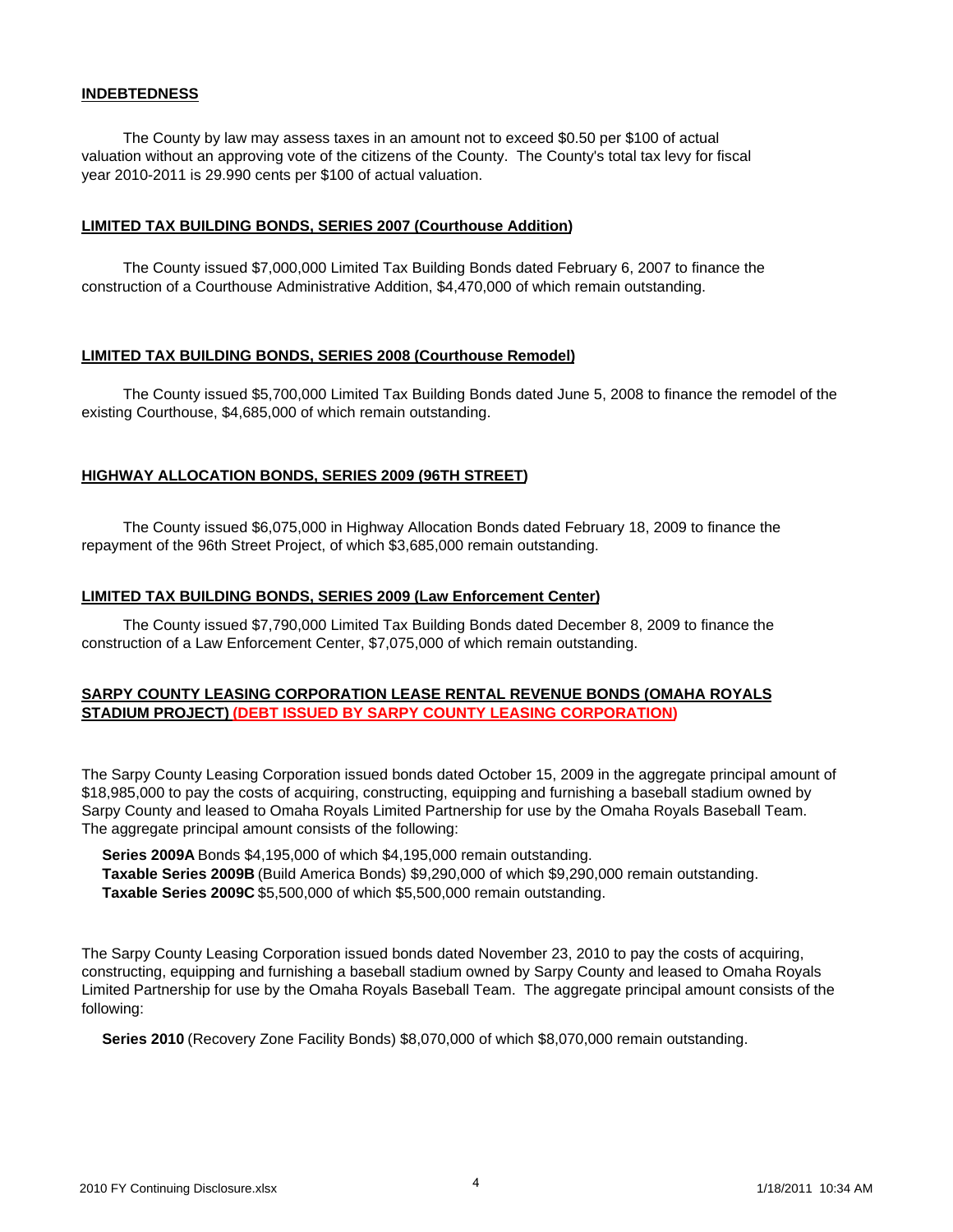# **ACTUAL VALUE OF TAXABLE PROPERTY**

| <b>Tax Year</b> |          | <b>Actual Valuation</b> | Percentage of Increase |
|-----------------|----------|-------------------------|------------------------|
| 1983            | \$       | 1,378,048,877.00        |                        |
| 1984            | \$       | 1,452,664,322.00        | 5.41%                  |
| 1985            | \$       | 1,659,597,825.00        | 14.25%                 |
| 1986            | \$       | 1,821,239,246.00        | 9.74%                  |
| 1987            |          | 1,980,359,313.00        | 8.74%                  |
| 1988            | \$       | 2,062,854,196.00        | 4.17%                  |
| 1989            | \$       | 2,261,355,091.00        | 9.62%                  |
| 1990            | \$       | 2,349,891,617.00        | 3.92%                  |
| 1991            | \$       | 2,431,061,220.00        | 3.45%                  |
| 1992            |          | 2,561,062,677.00        | 5.35%                  |
| 1993            | \$       | 2,650,331,593.00        | 3.49%                  |
| 1994            |          | 2,891,557,806.00        | 9.10%                  |
| 1995            | \$       | 3,141,831,468.00        | 8.66%                  |
| 1996            |          | 3,526,624,681.00        | 12.25%                 |
| 1997*           | \$       | 3,489,589,938.00        | $-1.05%$               |
| 1998            | \$<br>\$ | 3,929,398,249.00        | 12.60%                 |
| 1999            |          | 4,315,965,022.00        | 9.84%                  |
| 2000            | \$       | 5,073,481,790.00        | 17.55%                 |
| 2001            | \$       | 5,693,368,879.00        | 12.22%                 |
| 2002            | \$       | 6,211,567,033.00        | 9.10%                  |
| 2003            | \$       | 6,693,775,606.00        | 7.76%                  |
| 2004            | \$       | 7,262,349,503.00        | 8.49%                  |
| 2005            |          | 8,105,260,699.00        | 11.61%                 |
| 2006            | \$<br>\$ | 9,053,018,756.00        | 11.69%                 |
| 2007            | \$       | 9,969,144,239.00        | 10.12%                 |
| 2008            | \$       | 10,716,813,121.00       | 7.50%                  |
| 2009            | \$       | 10,977,324,419.00       | 2.43%                  |
| 2010            | \$       | 11,076,469,531.00       | 0.90%                  |
|                 |          |                         |                        |

\*Reduction is due to legislation excluding motor vehicles from tax base. The value of real and personal property actually increased by approximately \$341,000,000.

*Source: Sarpy County Assessor*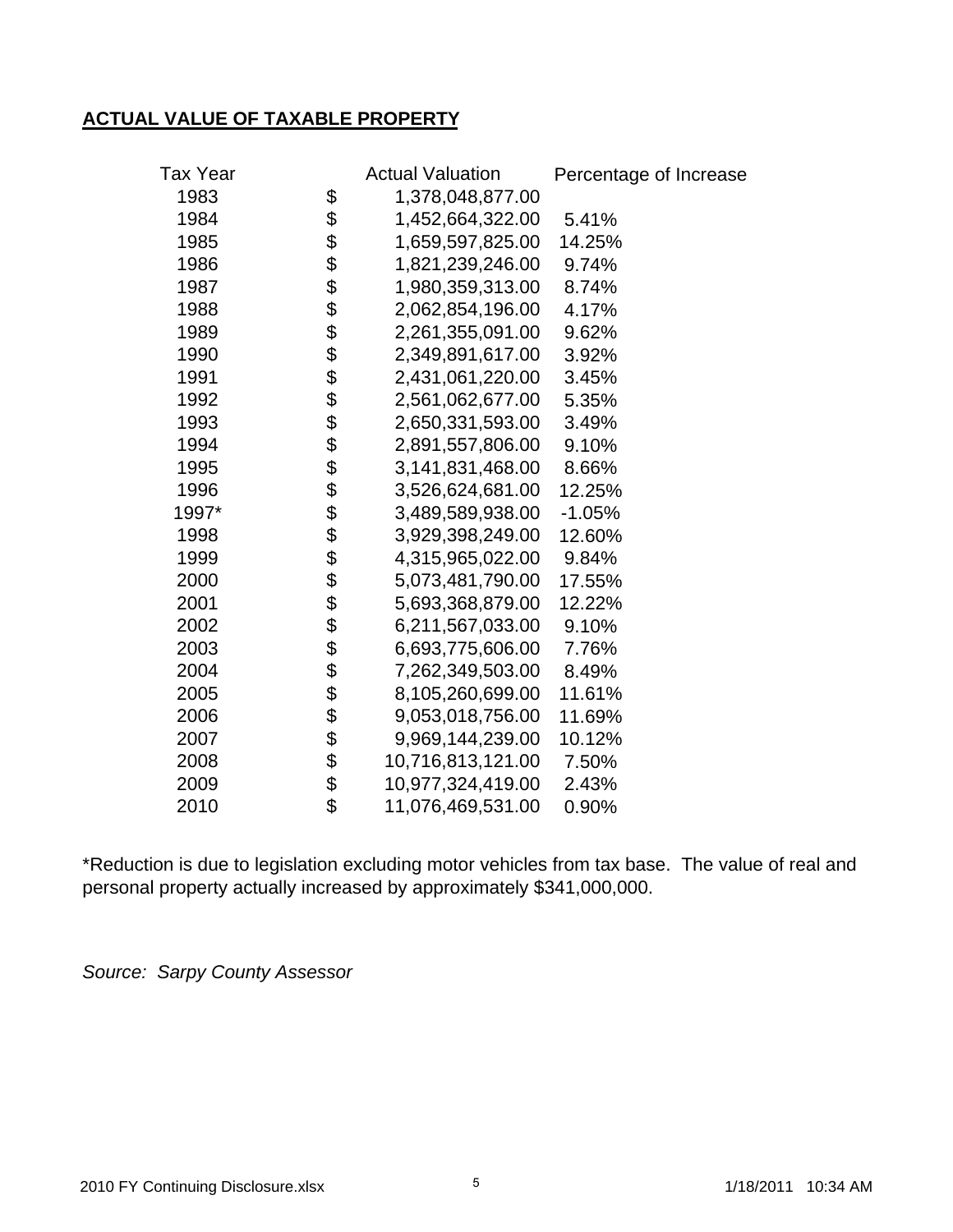# **TAX LEVIES AND COLLECTIONS**

|                                 |                 | 2007        |                 | 2008        |                | 2009           |  |  |
|---------------------------------|-----------------|-------------|-----------------|-------------|----------------|----------------|--|--|
| TAX CERTIFIED BY THE ASSESSOR:  |                 |             |                 |             |                |                |  |  |
| <b>Real Estate</b>              | \$              | 197,679,053 | \$              | 211,314,206 | \$             | 220,231,090    |  |  |
| Personal                        | \$              | 5,122,563   | \$              | 6,067,055   | \$             | 7,119,256      |  |  |
| <b>Centrally Assessed</b>       | $\frac{1}{2}$   | 1,158,083   | $\frac{1}{2}$   | 1,166,863   | $\frac{1}{2}$  | 1,454,081      |  |  |
|                                 | \$              | 203,959,699 | \$              | 218,548,124 | $\mathfrak{S}$ | 228,804,427    |  |  |
| NET TAX COLLECTED BY THE COUNTY |                 |             |                 |             |                |                |  |  |
| TREASURER AS OF JUNE 30, 2010:  |                 |             |                 |             |                |                |  |  |
| <b>Real Estate</b>              | \$              | 197,597,235 | \$              | 211,063,147 | \$             | 118,023,436    |  |  |
| Personal                        | \$              | 5,104,921   | \$              | 5,968,000   | \$             | 4,310,536      |  |  |
| <b>Centrally Assessed</b>       | $\frac{1}{2}$   | 1,158,083   | $\frac{1}{2}$   | 1,166,863   | $\frac{1}{2}$  | 905,364        |  |  |
|                                 | $\mathfrak{P}$  | 203,860,239 | \$              | 218,198,010 | $\mathfrak{L}$ | 123,239,336    |  |  |
| TOTAL UNCOLLECTED TAX           |                 |             |                 |             |                |                |  |  |
| AS OF JUNE 30, 2010:            |                 |             |                 |             |                |                |  |  |
| <b>Real Estate</b>              | \$              | 81,818.00   | \$              | 251,059.00  | \$             | 102,207,654.00 |  |  |
| Personal                        | \$              | 17,642.00   | \$              | 99,055.00   | \$             | 2,808,720.00   |  |  |
| <b>Centrally Assessed</b>       | \$              |             | \$              |             | \$             | 548,717.00     |  |  |
|                                 | $\overline{\$}$ | 99,460.00   | $\overline{\$}$ | 350,114.00  | $\mathfrak{L}$ | 105,565,091.00 |  |  |
| <b>PERCENTAGE</b>               |                 | 0.05%       |                 | 0.16%       |                | <u>46.14%</u>  |  |  |

*Source: Unaudited Financial Statements*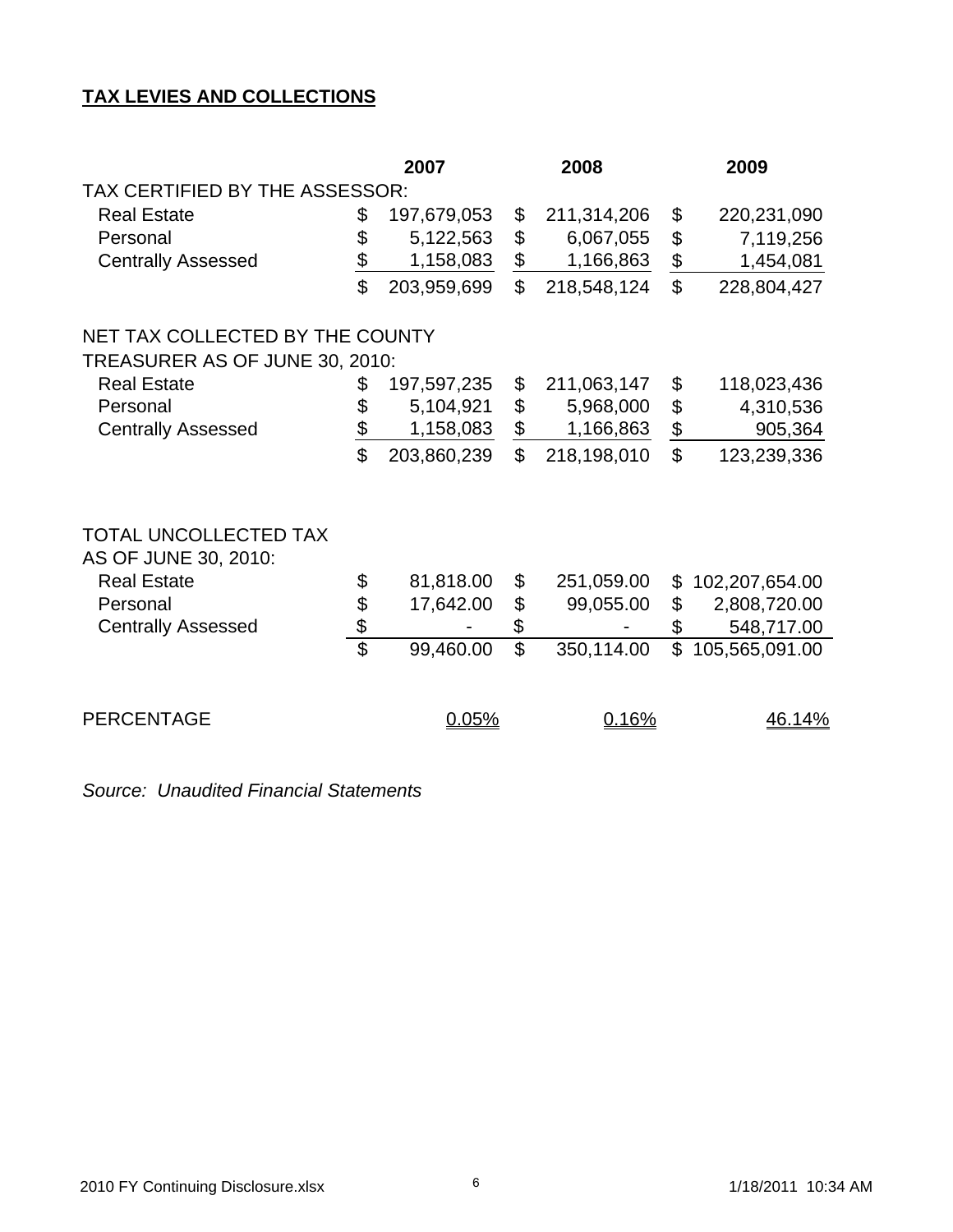#### **HISTORY OF COUNTY TAX LEVIES(CENTS PER \$100 OF ASSESSED VALUATION)**

| Year | Amount |
|------|--------|
| 1985 | 38.893 |
| 1986 | 45.345 |
| 1987 | 45.259 |
| 1988 | 45.293 |
| 1989 | 44.925 |
| 1990 | 44.946 |
| 1991 | 44.923 |
| 1992 | 43.891 |
| 1993 | 43.643 |
| 1994 | 40.517 |
| 1995 | 40.719 |
| 1996 | 36.730 |
| 1997 | 34.612 |
| 1998 | 34.052 |
| 1999 | 30.932 |
| 2000 | 29.008 |
| 2001 | 29.008 |
| 2002 | 29.990 |
| 2003 | 29.990 |
| 2004 | 29.990 |
| 2005 | 29.990 |
| 2006 | 29.990 |
| 2007 | 29.990 |
| 2008 | 29.990 |
| 2009 | 29.990 |
| 2010 | 29.990 |

*Source: The County*

## **SARPY COUNTY POPULATION (1970-2007)**

| Year                        | Population |
|-----------------------------|------------|
| April 1, 1970 (census)      | 66,200     |
| April 1, 1980 (census)      | 86,015     |
| July 1, 1982 (estimate)     | 91,359     |
| July 1, 1984 (estimate)     | 93,589     |
| July 1, 1986 (estimate)     | 95,600     |
| July 1, 1988 (estimate)     | 98,500     |
| July 1, 1990 (estimate)     | 102,582    |
| July 1, 1991 (estimate)     | 105,012    |
| July 1, 1993 (estimate)     | 108,000    |
| July 1, 1994 (estimate)     | 109,000    |
| July 1, 1995 (estimate)     | 112,000    |
| July 1, 1996 (estimate)     | 116,271    |
| January 1, 1998 (estimate)  | 120,329    |
| February, 1999 (estimate)   | 122,495    |
| July 1, 2000 (census)       | 122,595    |
| October 24, 2002 (estimate) | 125,836    |
| July 2003 (estimate)*       | 132,476    |
| July 2004 (estimate)*       | 135,973    |
| July 2005 (estimate)*       | 139,371    |
| July 2006 (estimate)*       | 142,637    |
| July 2007 (estimate)*       | 146,756    |
| July 2008 (estimate)*       | 150,467    |
| July 2009 (estimate)*       | 153,504    |
| Source: www.mapacog.org     |            |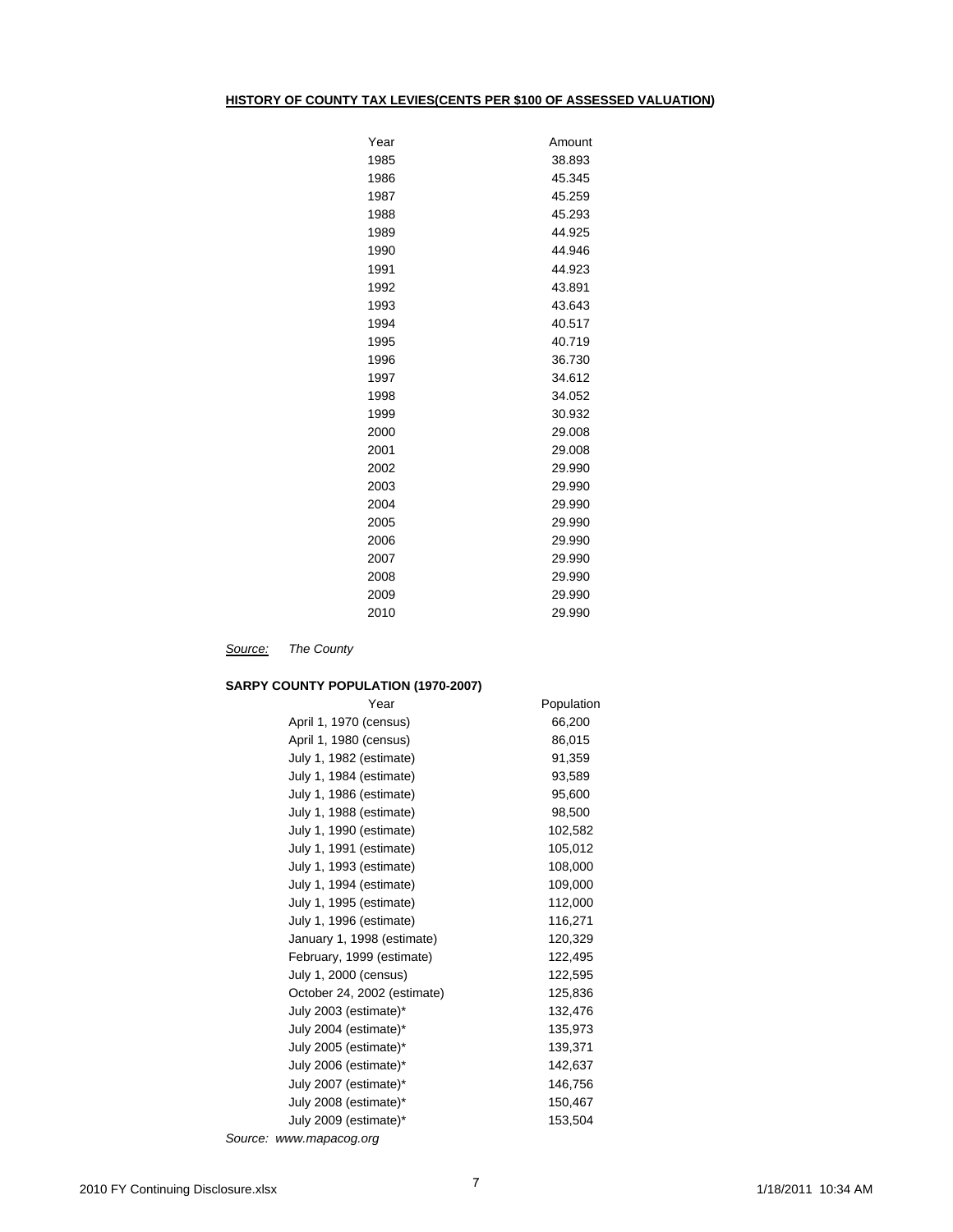## **SARPY COUNTY BUILDING PERMITS\***

|      |                       | Single Family |              | Multi Family     |                  |
|------|-----------------------|---------------|--------------|------------------|------------------|
| Year | Permits               |               | Value        | <b>Permits</b>   | Value            |
| 1990 | 509                   | \$            | 25,290,087   | 16               | \$<br>3,742,470  |
| 1991 | 677                   | \$            | 37,758,340   | $\overline{7}$   | \$<br>1,640,950  |
| 1992 | 536                   | \$            | 39,713,646   | 15               | \$<br>2,656,241  |
| 1993 | 236                   | \$            | 16,568,130   | 0                | \$               |
| 1994 | 264                   | \$            | 20,137,242   | 1                | \$<br>1,288,160  |
| 1995 | 232                   | \$            | 18,020,733   | 1                | \$<br>726,600    |
| 1996 | 285                   | \$            | 24,679,195   | 1                | \$<br>799,575    |
| 1997 | 292                   | \$            | 24,751,428   | $\boldsymbol{0}$ | \$               |
| 1998 | 342                   | \$            | 27,271,098   | 5                | \$<br>6,720,000  |
| 1999 | 341                   | \$            | 30,254,924   | 4                | \$<br>4,815,220  |
| 2000 | 258                   | \$            | 26,190,175   | 10               | \$<br>14,040,000 |
| 2001 | 281                   | \$            | 28,562,177   | 0                | \$               |
| 2002 | 340                   | \$            | 35,253,309   | 0                | \$               |
| 2003 | 467                   | \$            | 49,115,417   | $\overline{c}$   | \$<br>460,880    |
| 2004 | 696                   | \$            | 71,447,719   | 0                | \$               |
| 2005 | 685                   | \$            | 72,518,595   | 0                | \$               |
| 2006 | 689                   | \$            | 75,054,119   | 1                | \$<br>1,080,000  |
| 2007 | 400                   | \$            | 48,871,958   | 1                | \$<br>1,000,000  |
| 2008 | 359                   | \$            | 58,579,543   | 1                | \$<br>1,080,000  |
| 2009 | 216                   | \$            | 43,714,130   | 1                | \$<br>1,617,941  |
| 2010 | 78                    | \$            | 34,085,230   | 1                | \$<br>1,238,465  |
|      |                       |               |              |                  |                  |
|      | Commercial/Industrial |               |              |                  |                  |
| Year | Permits               |               | Value        |                  |                  |
| 1990 | 95                    | \$            | 10,813,986   |                  |                  |
| 1991 | 88                    | \$            | 8,593,578    |                  |                  |
| 1992 | 45                    | \$            | 16, 152, 792 |                  |                  |
| 1993 | 14                    | \$            | 10,354,400   |                  |                  |
| 1994 | 15                    | \$            | 3,009,641    |                  |                  |
| 1995 | 22                    | \$<br>\$      | 7,369,264    |                  |                  |
| 1996 | 17                    |               | 8,033,800    |                  |                  |
| 1997 | 18                    | \$<br>\$      | 4,588,647    |                  |                  |
| 1998 | 44                    | \$            | 16,488,396   |                  |                  |
| 1999 | 24                    |               | 18,374,200   |                  |                  |
| 2000 | 12                    | \$            | 18,421,674   |                  |                  |
| 2001 | 20                    | \$            | 15,780,009   |                  |                  |
| 2002 | 18                    | \$            | 10,553,549   |                  |                  |
| 2003 | 16                    | \$            | 8,074,954    |                  |                  |
| 2004 | 10                    | \$            | 6,265,000    |                  |                  |
| 2005 | 29                    | \$            | 20,637,828   |                  |                  |
| 2006 | 25                    | \$            | 15,496,200   |                  |                  |
| 2007 | 20                    | \$\$\$\$      | 18,089,880   |                  |                  |
| 2008 | 12                    |               | 13,027,139   |                  |                  |
| 2009 | $\overline{7}$        |               | 3,061,475    |                  |                  |
| 2010 | 4                     |               | 2,742,806    |                  |                  |

\*Includes only areas outside city zoning jurisdictions. *Source: Sarpy County Building and Planning Department*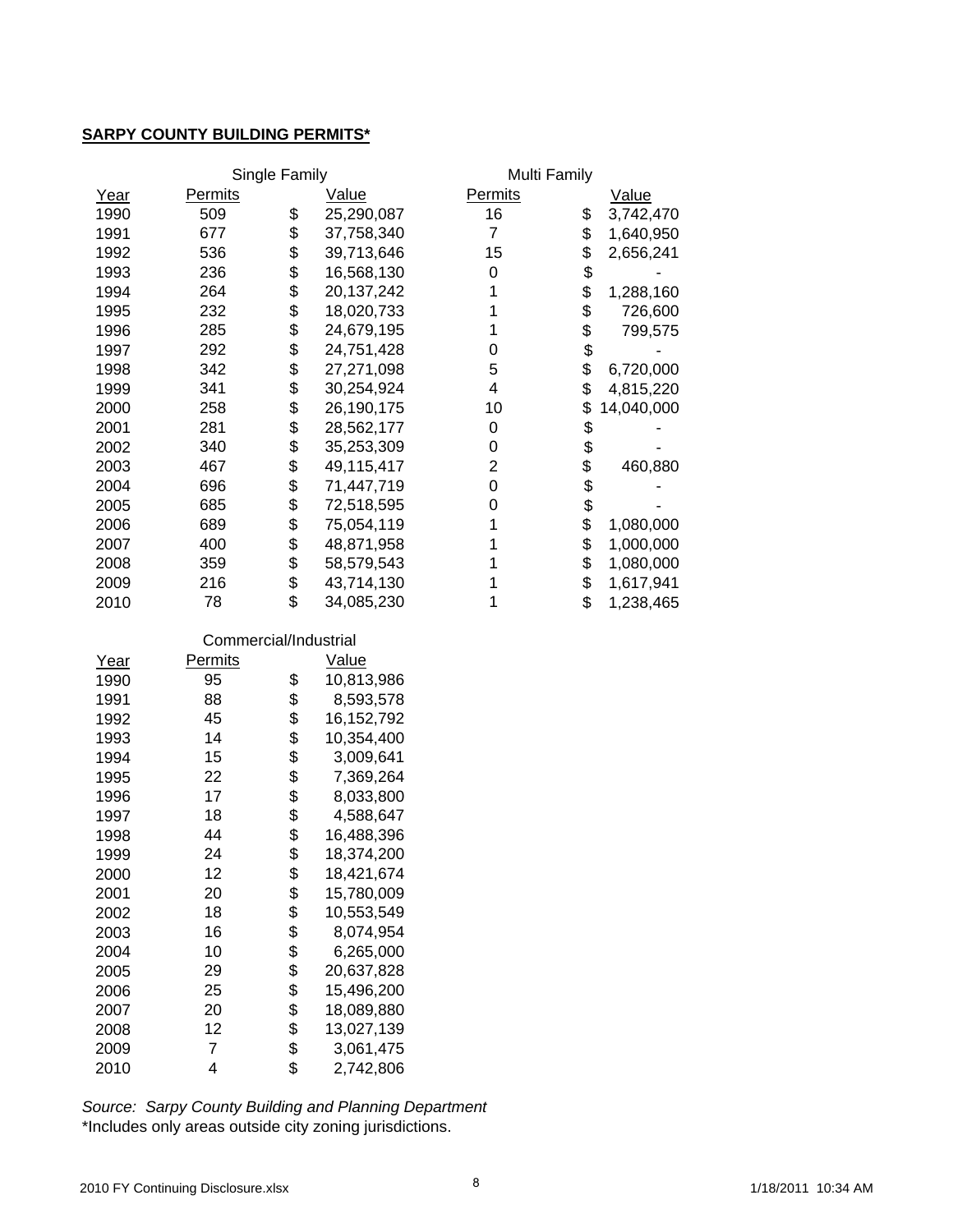# **CASH FUNDS ON HAND**

| <b>OPERATING FUNDS:</b>                | 6/30/2005       | 6/30/2006              | 6/30/2007            |                   | 6/30/2008                | 6/30/2009                      |               | 6/30/2010                |
|----------------------------------------|-----------------|------------------------|----------------------|-------------------|--------------------------|--------------------------------|---------------|--------------------------|
| General                                | \$<br>7,171,107 | \$<br>8,345,422        | \$<br>9,884,971      | \$                | 10,954,227               | \$<br>9,295,174                |               | \$11,448,100             |
| Road                                   | \$<br>787,879   | \$<br>665,326          | \$<br>928,354        | \$                | 1,088,654                | \$<br>4,165,895                | \$            | 4,772,649                |
| <b>Child Support-District Court</b>    | \$<br>43,109    | \$<br>74,730           | \$<br>99,891         | \$                | 87,856                   | \$<br>201                      | \$            | 15,654                   |
| <b>Child Support-County Attorney</b>   | \$<br>128,055   | \$<br>78,027           | \$<br>217,434        | \$                | 399,989                  | \$<br>119,131                  | \$            | 146,382                  |
| Landfill                               | \$<br>1,765,033 | \$<br>2,208,523        | \$<br>1,867,773      | \$                | 1,144,968                | \$<br>2,145,238                | \$            | 2,358,563                |
| Noxious Weed                           | \$<br>832       | \$<br>5,230            | \$<br>118            | \$                | 5,376                    | \$<br>205                      | \$            | 89                       |
| <b>Information Systems</b>             | \$<br>47,219    | \$<br>53,206           | \$<br>3,006          | \$                | 22,981                   | \$<br>7,457                    | \$            | 35,777                   |
| Purchasing                             | \$<br>6,157     | \$<br>5,250            | \$<br>1,837          | \$                | 1,033                    | \$<br>(17)                     | \$            | 4,222                    |
| Fleet                                  | \$<br>53,975    | \$<br>34,657           | \$<br>67,803         | \$                | 82,240                   | \$<br>50,772                   | \$            | 31,911                   |
| E911 Communication                     | \$<br>215,243   | \$<br>127,782          | \$<br>129,268        | $\frac{1}{2}$     | 57,071                   | \$<br>2,914                    | $\frac{1}{2}$ | 10,688                   |
| <b>TOTAL OPERATING FUNDS:</b>          | \$10,218,609    | \$11,598,153           | \$13,200,455         |                   | \$13,844,395             | \$15,786,970                   |               | \$18,824,035             |
|                                        |                 |                        |                      |                   |                          |                                |               |                          |
| <b>NON-OPERATING FUNDS:</b>            | 6/30/2005       | 6/30/2006              | 6/30/2007            |                   | 6/30/2008                | 6/30/2009                      |               | 6/30/2009                |
| <b>Wireless Communications</b>         | \$              | \$                     | \$                   | \$                | 17,000                   | \$<br>24,439                   | \$            | 63,390                   |
| E911 Rebanding                         | \$              | \$                     | \$                   | \$                |                          | \$<br>66,347                   | \$            | 65,677                   |
| <b>Child Support-Incentive</b>         | \$              | \$                     | \$                   | \$                |                          | \$                             | \$            | 63,192                   |
| Tourism                                | \$<br>2,677     | \$<br>43,596           | \$<br>71,449         | \$                | 123,617                  | \$<br>153,770                  | \$            | 287,393                  |
| Visitors Improvement                   | \$<br>84,673    | \$<br>134,807          | \$<br>318,098        | \$                | 558,371                  | \$<br>819,849                  | \$            | 712,201                  |
| <b>Employment Security</b>             | \$<br>13,664    | \$<br>8,325            | \$<br>386            | \$                | 1,011                    | \$<br>17,882                   | \$            | 8,216                    |
| Medical                                | \$              |                        | \$<br>44,204         | \$                | 9,114                    | \$                             |               |                          |
|                                        | 39,762          | \$<br>91,161<br>14,393 |                      |                   |                          | 54,654                         | \$            | 137,932                  |
| Institutions                           | \$<br>2,506     | \$                     | \$<br>33,977         | \$                | 37,661                   | \$<br>29,587                   | \$            | 23,491                   |
| <b>Alcohol Diversion</b>               | \$<br>193,481   | \$<br>122,491          | \$<br>24,971         | \$                | 4,884                    | \$<br>6,504                    | \$            | 103,661                  |
| <b>County Drug Enforcement</b>         | \$<br>1,875     | \$<br>1,875            | \$<br>3,925          | \$                | 2,694                    | \$<br>2,783                    | \$            | 9,109                    |
| <b>FG-Drug Court</b>                   | \$<br>334       | \$<br>790              | \$<br>1,429          | \$                | 1,156                    | \$<br>1,324                    | \$            | 1,000                    |
| <b>FG-JAIBG</b>                        | \$<br>26,314    | \$<br>9,777            | \$<br>(554)          | \$                | 3,140                    | \$<br>3,172                    | \$            | 3,219                    |
| FG-Title 1D                            | \$<br>9.419     | \$<br>343              | \$<br>647            | \$                | 182                      | \$<br>1,996                    | \$            | 79                       |
| <b>FG-Juvenile Pretrial Assessment</b> | \$              | \$                     | \$<br>909            | \$                | 549                      | \$<br>1,153                    | \$            |                          |
| <b>State Education Reimbursement</b>   | \$              | \$<br>35               | \$<br>321            | \$                | 1,101                    | \$<br>3,375                    | \$            | 2,939                    |
| FG-ARRA Title 1D                       | \$              | \$                     | \$                   | \$                |                          | \$                             | \$            | 590                      |
| <b>Federal Forfeitures</b>             | \$<br>32,953    | \$<br>32,411           | \$<br>246,782        | \$                | 226,878                  | \$<br>284,911                  | \$            | 192,675                  |
| <b>SCAAP</b>                           | \$              | \$                     | \$                   | \$                |                          | \$                             | \$            |                          |
| Fed Forf - Cty Atty                    | \$<br>(25, 532) | \$<br>173,585          | \$<br>84,629         | \$                | 42,673                   | \$                             | \$            |                          |
| STOP Program                           | \$<br>95,307    | \$<br>56,721           | \$<br>62,476         | \$                | 63,697                   | \$<br>66,275                   | \$            | 63,110                   |
| <b>FG-Victim Witness</b>               | \$<br>20,277    | \$<br>5,932            | \$<br>2,407          | \$                | (144)                    | \$<br>898                      | \$            |                          |
| <b>CDBG-Oakdale Park</b>               | \$<br>417,200   | \$<br>474,929          | \$<br>505,348        | \$                | 569,043                  | \$<br>588,157                  | \$            | 589,456                  |
| <b>FG-Energy Efficiency</b>            | \$              | \$                     | \$                   | \$                |                          | \$                             | \$            | 20                       |
| <b>FG-Homeland Security</b>            | \$              | \$                     | \$                   | \$                |                          | \$                             | \$            |                          |
| <b>SG-Juvenile Justice</b>             | \$<br>265       | \$<br>399              | \$<br>18             | \$                |                          | \$                             | \$            |                          |
| FG-Project Engage                      | \$              | \$                     | \$                   | \$                | 654                      | \$<br>702                      | \$            | 130                      |
| <b>CCP Grant-Diversion</b>             | \$<br>3         | \$                     |                      | \$                |                          | \$                             | \$            |                          |
| CCP Grant-Comm Service                 | \$              | \$                     | \$                   | \$                |                          | \$                             | \$            |                          |
| <b>FG-GREAT</b>                        | \$<br>36,703    | \$<br>46,916           | \$<br>63,705         | \$                | 38,018                   | \$<br>44,906                   | \$            |                          |
| <b>FG-JAG Recruitment</b>              | \$              | \$<br>$\blacksquare$   | \$                   | \$                | $\overline{a}$           | \$                             | \$            | 1,578                    |
| <b>FG-Drug Enforcement</b>             | \$<br>1,094     | \$<br>138              | \$<br>11             | \$                | 639                      | \$<br>387                      | \$            | 275                      |
| <b>FG-Gun Violence</b>                 |                 |                        |                      |                   |                          |                                |               |                          |
|                                        | \$<br>10        | \$                     | \$                   | \$                | $\overline{\phantom{a}}$ | \$<br>$\overline{\phantom{a}}$ | \$            | $\overline{\phantom{a}}$ |
| Juvenile Serv LB640                    | \$<br>16,768    | \$<br>(88)             | \$<br>9,650          | \$                | 997                      | \$<br>12                       | \$            |                          |
| County Aid Enhancement                 | \$              | \$                     | \$                   | \$                |                          | \$                             | \$            | 485                      |
| <b>FG-JAG Equipment</b>                | \$              | \$                     | \$                   | \$                |                          | \$                             | \$            | 883                      |
| <b>FG-Traffic Enforcement</b>          | \$              | \$                     | \$                   | \$                |                          | \$                             | \$            | 3,879                    |
| FG-Brownfield                          | \$              | \$                     | \$                   | \$                |                          | \$                             | \$            | 939                      |
| FG-Homeland Sec FY 03                  | \$<br>3,662     | \$                     | \$                   | \$                |                          | \$                             | \$            |                          |
| FG-Homeland Sec FY 02 Plan             | \$<br>973       | \$                     | \$                   | \$                |                          | \$                             | \$            |                          |
| <b>FG-Universal Hiring</b>             | \$<br>5,273     | \$                     | \$<br>1              | \$                |                          | \$                             | \$            |                          |
| <b>FG-GIS Transportation</b>           | \$<br>136       | \$<br>94               | \$<br>19,464         | \$                | 991                      | \$<br>311                      | \$            | 272                      |
| FG-Adult Drug Court                    | \$              | \$<br>310              | \$<br>6,189          | \$                | 22,532                   | \$<br>29,710                   | \$            | 24,202                   |
| <b>FG-Homeland Sec Exercise</b>        | \$<br>96        | \$                     | \$                   | \$                |                          | \$                             | \$            |                          |
| SG-Tobacco Compliance Checks           | \$<br>1         | \$                     | \$                   | \$                |                          | \$                             | \$            |                          |
| <b>FG-Victims of Crime</b>             | \$<br>11        | \$                     | \$<br>$\overline{a}$ | \$                |                          | \$                             | \$            |                          |
| <b>FG-LETPP</b>                        | \$              | \$                     | \$                   | \$                |                          | \$                             | \$            |                          |
| FG-Buffer Zone                         | \$              | \$<br>21               | \$<br>34             | $\boldsymbol{\$}$ | 34                       | \$<br>491                      | \$            | 34                       |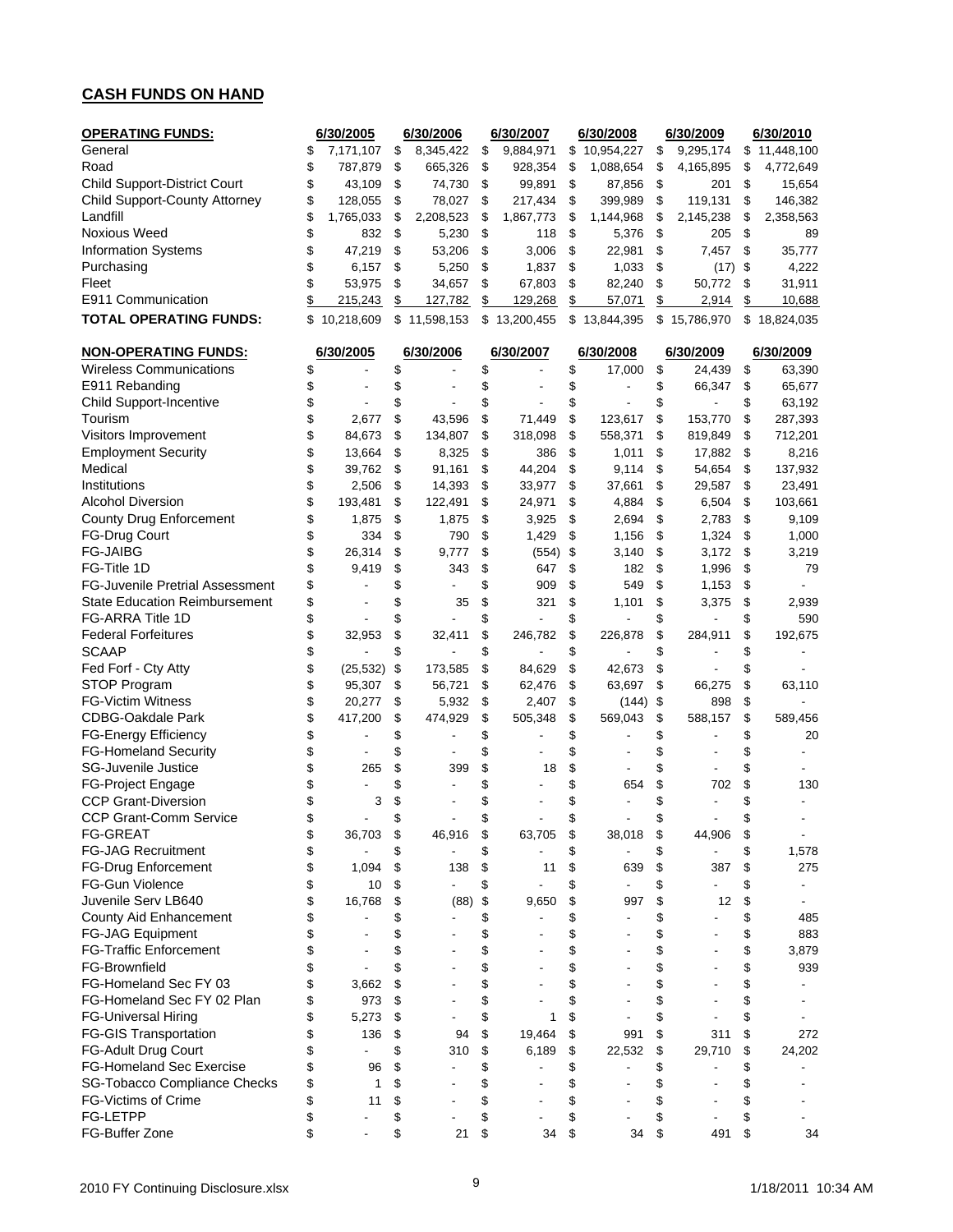| Juvenile Wellness                 |    |            | \$<br>1,943      | \$  | 222        |     |            | \$ |            |     |            |
|-----------------------------------|----|------------|------------------|-----|------------|-----|------------|----|------------|-----|------------|
| <b>FG-Drug Eradication</b>        |    |            | \$<br>5,000      | S   |            |     | 4,856      | S  | 6,670      | S   | 6,759      |
| FG-Juvnile Day/Evening Reporting  | \$ |            | \$               |     | 11,554     | \$  | 3,119      | S  | 8,117      | \$  | 4,676      |
| <b>FG-MIP Mini Grant</b>          |    |            | \$               |     | 19,333     | \$  | 12,529     | S  | 3,783      | \$  | 606        |
| <b>FG-Accident Reconstruction</b> |    |            | \$               |     |            |     | 6,175      | S  | 5,091      | \$  | 3,261      |
| <b>FG-Boat Patrol</b>             |    |            |                  |     |            |     |            |    | 170        | \$  | 174        |
| SG-Stormwater Mgt.                |    |            | \$               |     |            |     | 116.770    | \$ | 161,484    | \$  | 177,287    |
| <b>Inheritance Tax</b>            |    | 1,087,294  | \$<br>958,079    |     | 1,249,082  |     | 2,144,298  | S  | 2,403,341  | S   | 2,432,497  |
| County Tax Refund                 |    | 178,144    | \$<br>8,245      | \$. |            |     |            |    |            |     |            |
| Keno                              | S  | 137,851    | \$<br>121,161    | S   | 143,073    | \$  | 178,840    | S  | 113,487    | S   | 115,934    |
| 800 MHz Bond                      |    | 374,206    | \$<br>380,340    | \$  | 395,984    | \$  | 415,280    | \$ | 413,392    | \$  | 181,266    |
| <b>Courthouse Bond</b>            |    | 648,098    | \$<br>657,470    | S   | 732,397    | \$  | 877,635    | S  | 416,851    | \$  |            |
| Courthouse Administrative Bond    |    |            |                  |     | 372,781    | S   | 349,532    | S  | 561,941    | \$  | 566,015    |
| Courthouse Remodel Bond           |    |            |                  |     |            |     | 363,142    | S  | 217,992    | \$  | 133,461    |
| <b>Sheriff Admin Bond</b>         |    |            |                  |     |            |     |            |    | 643,853    | S   | 1,616,445  |
| <b>Stadium Bonds Public</b>       |    |            |                  |     |            |     |            |    |            |     | 22,195     |
| <b>Stadium Bonds Private</b>      |    |            |                  |     |            |     |            |    |            |     | 1,192      |
| <b>Landfill Bond Surplus</b>      |    | 2,152,423  | \$<br>2,541,903  | \$. | 2,815,903  | S   | 3,255,355  | S  | 3,383,032  | S   | 2,217,011  |
| Sinking Fund                      |    | 375,132    | \$<br>434,449    | S   | 452,745    | S   | 386,985    | S  | 693,188    | S   | 596,553    |
| <b>Landfill Closure</b>           | \$ | 6,321,528  | \$<br>6,510,405  | S   | 6,824,283  | \$  | 7,182,127  | S  | 7,182,127  | S   | 7,182,127  |
| <b>Hazardous Waste</b>            | S  | 215,788    | \$<br>212,856    | \$. | 59,596     | \$  | 58,546     | S  | 46,623     | S   | 46,623     |
| Sewer Fund                        |    | 504,394    | \$<br>302,009    | \$. | 1,084,389  | \$. | 1,202,705  | S  | 1,168,913  | \$. | 1,262,860  |
| <b>Sewer Operations</b>           |    | 134,388    | \$<br>134,227    | S   | 131,147    | \$  | 129,104    | S  | 124,617    | S   | 109,976    |
| <b>Phase II Stormwater</b>        |    |            |                  |     | 2,000      | \$  | 7,500      | S  | 11,000     | S   | 14,500     |
| <b>Connection Fee Fund</b>        |    |            |                  |     |            |     |            |    |            |     | 5,750      |
| GIS                               |    | 11,561     | \$<br>26,392     |     | 16,139     | \$  | 18,536     | S  | 175        | \$  | 3,537      |
| <b>TOTAL NON-OPERATING FUNDS:</b> | \$ | 13,120,712 | \$<br>13,513,440 | \$  | 15,811,104 | \$  | 18,439,526 | \$ | 19,769,442 | \$  | 19,060,732 |
| <b>GRAND TOTAL:</b>               |    | 23,339,321 | \$<br>25,111,593 | \$  | 29,011,559 | \$  | 32,283,921 | \$ | 35,556,412 | \$  | 37,884,767 |
|                                   |    |            |                  |     |            |     |            |    |            |     |            |

*Source: The County*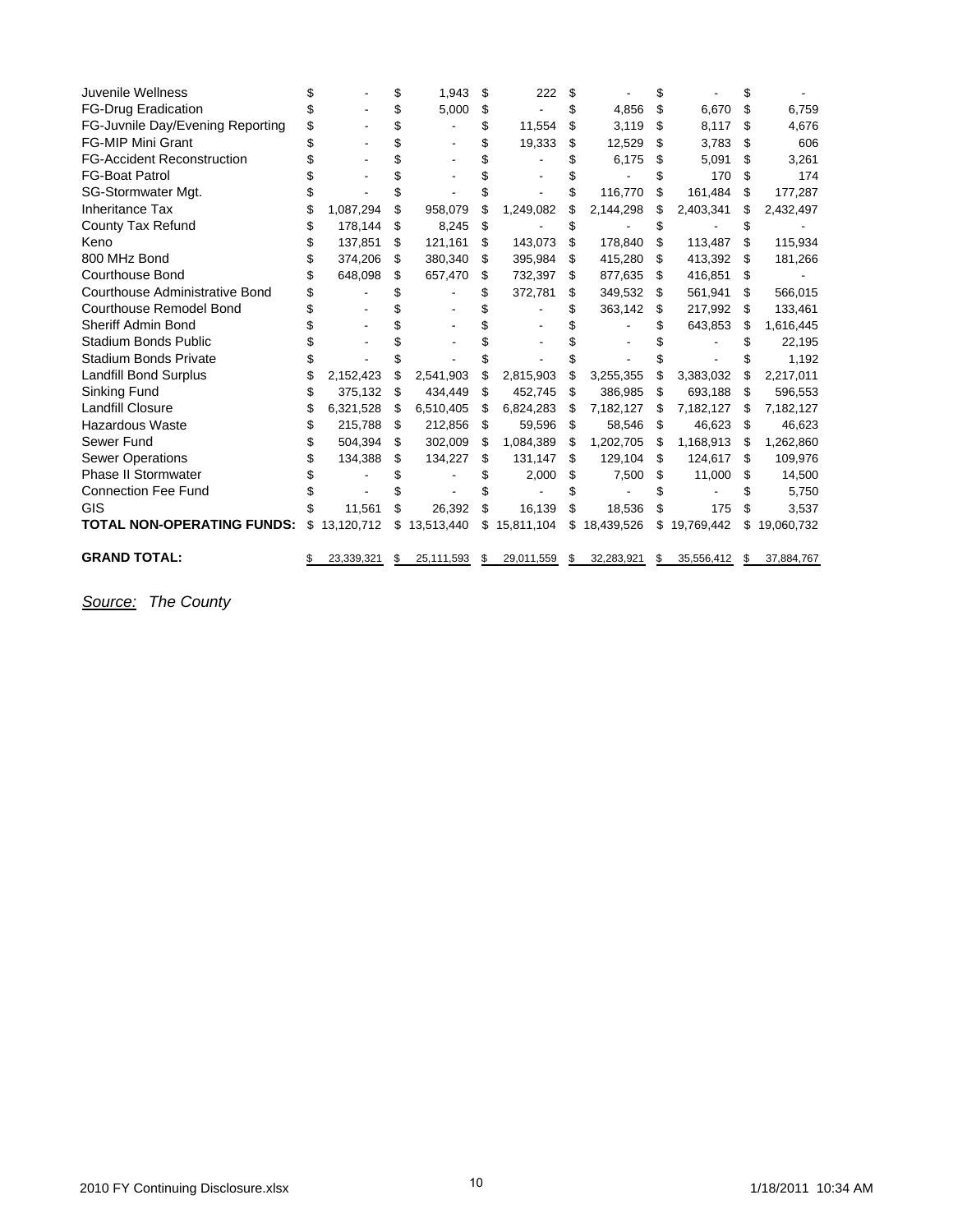|                     |                                  |                     |                          |                          |           | Amount           |
|---------------------|----------------------------------|---------------------|--------------------------|--------------------------|-----------|------------------|
|                     |                                  | <b>Total Actual</b> |                          | <b>Total Net</b>         | % Appl.   | Applicable       |
|                     |                                  | Valuation           |                          | Debt                     | To County | <b>To County</b> |
|                     |                                  |                     |                          |                          |           |                  |
| <b>Sarpy County</b> | \$                               | 11,076,469,531.00   | \$                       | 22,480,000.00            | 100.00%   | 22,480,000       |
| City of Bellevue    | $\overline{\mathbf{S}}$          |                     | \$                       |                          | 100.00%   | 38,253,000       |
|                     |                                  | 2,675,715,670.00    |                          | 38,253,000.00            |           |                  |
| City of Papillion*  | \$                               | 1,340,423,861.00    | \$                       | 43,385,000.00            | 100.00%   | 43,385,000       |
| City of LaVista*    | $\overline{\boldsymbol{\theta}}$ | 1,049,942,564.00    | \$                       | 60,520,000.00            | 100.00%   | 60,520,000       |
| City of Gretna      | $\overline{\$}$                  | 271,125,379.00      | \$                       | 9,105,000.00             | 100.00%   | 9,105,000        |
| City of Springfield | \$                               | 76,165,554.00       | \$                       | 1,750,000.00             | 100.00%   | 1,750,000        |
| Learning Comm.      | $\overline{\$}$                  | 46,990,153,265.00   |                          |                          | 23.57%    |                  |
| School District 1   | $\overline{\mathcal{S}}$         | 2,415,526,019.00    |                          |                          | 100.00%   |                  |
| School District 27  | \$                               | 4,067,974,861.00    | \$                       | 86,495,000.00            | 100.00%   | 86,495,000       |
| School District 37  | \$                               | 1,433,089,238.00    | \$                       | 42,095,000.00            | 90.81%    | 38,226,470       |
| School District 46  | \$                               | 1,057,394,597.00    | \$                       | 4,810,000.00             | 100.00%   | 4,810,000        |
| School District 01  | $\overline{\$}$                  | 19,156,900,563.00   | $\overline{\$}$          | 263,122,918.69           | 4.22%     | 11,103,787       |
| School District 17  | $\overline{\boldsymbol{\theta}}$ | 9,079,309,589.00    | \$                       | 135,500,000.00           | 15.67%    | 21,232,850       |
| School District 32  | $\overline{\$}$                  | 370,721,902.00      | \$                       | 1,290,000.00             | 0.73%     | 9,417            |
| School District 78  | \$                               | 470,550,600.00      | \$                       | 7,770,000.00             | 0.08%     | 6,216            |
| ESU#2               | \$                               | 867,230,700.00      | \$                       |                          | 0.00%     |                  |
| ESU#3               | $\overline{\boldsymbol{\theta}}$ | 31,849,022,695.00   | \$                       | 1,915,000.00             | 32.24%    | 617,396          |
| <b>ESU #19</b>      | $\overline{\$}$                  | 19,156,900,563.00   | \$                       |                          | 4.22%     |                  |
| Metro Com. College  | $\overline{\boldsymbol{\theta}}$ | 51,978,823,228.00   | $\overline{\$}$          |                          | 21.31%    |                  |
| <b>Ag Society</b>   | \$                               | 11,076,469,531.00   | $\overline{\$}$          | $\overline{\phantom{0}}$ | 100.00%   |                  |
| Papio-Mo NRD        | $\overline{\$}$                  | 51,073,461,837.00   | \$                       |                          | 21.69%    |                  |
| Eastern Sarpy Fire  | \$                               | 727,148,070.00      | \$                       | 610,000.00               | 100.00%   | 610,000          |
| Good Luck Fire      | \$                               | 20,844,535.00       | \$                       |                          | 100.00%   |                  |
| Gretna Fire         | $\overline{\$}$                  | 1,211,135,457.00    | \$                       | 3,360,000.00             | 100.00%   | 3,360,000        |
| <b>Millard Fire</b> | \$                               | 4,302,461,927.00    | \$                       |                          | 34.38%    |                  |
| Papillion Fire      | $\overline{\mathcal{S}}$         | 1,979,970,034.00    | $\overline{\$}$          | 4,525,000.00             | 100.00%   | 4,525,000        |
| Springfield Fire    | \$                               | 320,839,268.00      | \$                       | 2,100,000.00             | 100.00%   | 2,100,000        |
| SID #23             | \$                               | 45,757,472.00       | \$                       | 1,150,085.00             | 100.00%   | 1,150,085        |
| <b>SID #24</b>      | $\overline{\mathbf{S}}$          | 6,666,907.00        | \$                       |                          | 100.00%   |                  |
| SID #29             | $\overline{\$}$                  | 7,467,827.00        | \$                       | 100,000.00               | 100.00%   | 100,000          |
| SID #34             | \$                               | 14,479,264.00       | $\overline{\mathcal{S}}$ | 745,000.00               | 100.00%   | 745,000          |
| <b>SID #38</b>      | $\overline{\boldsymbol{\theta}}$ | 22,934,142.00       | \$                       |                          | 100.00%   |                  |
| <b>SID #48</b>      | \$                               | 82,985,158.00       | \$                       |                          | 100.00%   |                  |
| SID #52             | \$                               | 73,041,921.00       | \$                       | 880,000.00               | 100.00%   | 880,000          |
| SID #59             | \$                               | 136,321,813.00      | \$                       | 2,600,000.00             | 100.00%   | 2,600,000        |
| SID #65             | \$                               | 64,474,750.00       | \$                       | 1,075,000.00             | 100.00%   | 1,075,000        |
| <b>SID #67</b>      | \$                               | 33,625,180.00       | \$                       | 860,000.00               | 100.00%   | 860,000          |
| SID #68             | \$                               | 26,119,431.00       | \$                       | 430,000.00               | 100.00%   | 430,000          |
| SID #79             | \$                               | 22,410,500.00       | \$                       | 270,000.00               | 100.00%   | 270,000          |
| SID #81             | \$                               | 19,403,914.00       | \$                       | 1,050,000.00             | 100.00%   | 1,050,000        |
| SID #82             | \$                               | 4,895,605.00        | \$                       | 100,000.00               | 100.00%   | 100,000          |
| SID #87             | \$                               | 17,756,488.00       | \$                       | 205,000.00               | 100.00%   | 205,000          |
| SID #92             | \$                               | 29,290,668.00       | $\overline{\$}$          | 725,000.00               | 100.00%   | 725,000          |
| SID #96             | \$                               | 38,307,489.00       | $\overline{\mathbf{e}}$  | 330,000.00               | 100.00%   | 330,000          |
| SID #101            | \$                               | 64,154,012.00       | \$                       | 2,370,000.00             | 100.00%   | 2,370,000        |
| SID #104            | \$                               | 124,010,620.00      | \$                       | 1,710,000.00             | 100.00%   | 1,710,000        |
| SID #127            | \$                               | 21,532,065.00       |                          | 985,000.00               | 100.00%   | 985,000          |
| SID #130            | \$                               | 3,365,946.00        | \$<br>\$                 |                          | 100.00%   |                  |
| SID #133            | \$                               |                     | \$                       | 1,200,000.00             |           |                  |
|                     | \$                               | 39,185,004.00       |                          |                          | 100.00%   | 1,200,000        |
| SID #137            |                                  | 49,299,181.00       | \$<br>$\overline{\$}$    | 1,555,000.00             | 100.00%   | 1,555,000        |
| SID #138            | $\overline{\mathcal{S}}$         | 20,792,732.00       |                          | 805,000.00               | 100.00%   | 805,000          |
| SID #143            | \$                               | 75,659,108.00       | \$                       | 2,770,000.00             | 100.00%   | 2,770,000        |
| SID #147            | \$                               | 32,920,936.00       | \$                       | 600,000.00               | 100.00%   | 600,000          |
| SID #151            | $\overline{\boldsymbol{\theta}}$ | 5,829,879.00        | \$                       | 385,000.00               | 100.00%   | 385,000          |
| SID #156            | \$                               | 64,976,462.00       | \$                       | 3,145,000.00             | 100.00%   | 3,145,000        |
| SID #158            | \$                               | 134,751,990.00      | \$                       | 8,180,000.00             | 100.00%   | 8,180,000        |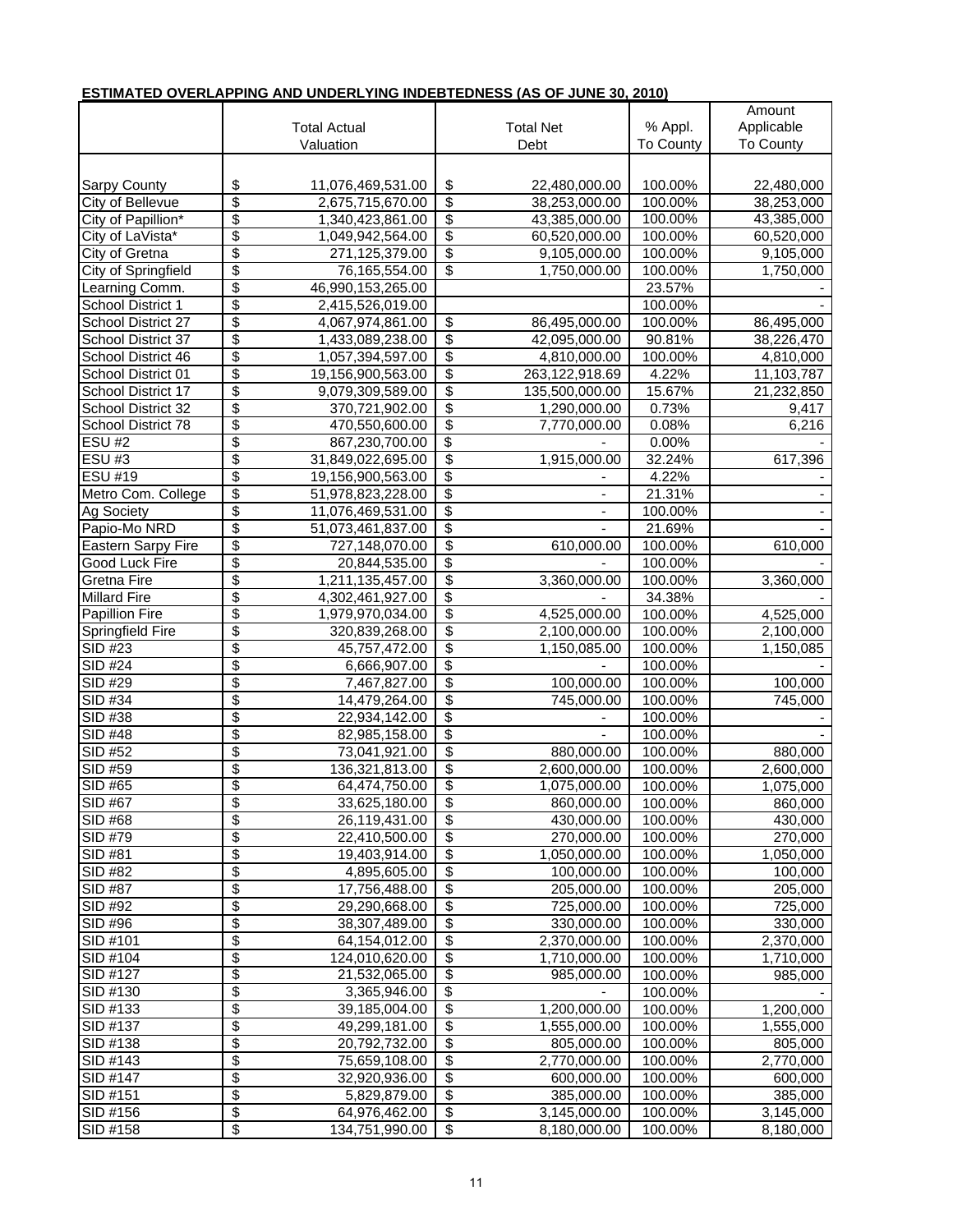| SID #162  | \$<br>136,816,955.00                      | \$                       | 7,840,000.00  | 100.00% | 7,840,000              |
|-----------|-------------------------------------------|--------------------------|---------------|---------|------------------------|
| SID #163  | \$<br>41,525,666.00                       | $\overline{\mathbf{S}}$  | 1,835,000.00  | 100.00% | 1,835,000              |
| SID #164  | \$<br>1,718,485.00                        | $\overline{\mathbf{S}}$  |               | 100.00% |                        |
| SID #165  | \$<br>17,428,811.00                       | $\overline{\$}$          | 1,010,000.00  | 100.00% | 1,010,000              |
| SID #171  | \$<br>94,467,912.00                       | \$                       | 6,745,000.00  | 100.00% | 6,745,000              |
| SID #172  | \$<br>49,071,171.00                       | \$                       | 2,065,000.00  | 100.00% | 2,065,000              |
| SID #176  | \$<br>46,285,967.00                       | \$                       | 4,015,000.00  | 100.00% | 4,015,000              |
| SID #177  | \$<br>17,331,618.00                       | \$                       | 2,035,000.00  | 100.00% | 2,035,000              |
| SID #179  | \$<br>44,003,591.00                       | \$                       | 2,920,000.00  | 100.00% | 2,920,000              |
| SID #180  | \$<br>201,966,775.00                      | $\overline{\$}$          | 14,155,000.00 | 100.00% | 14,155,000             |
| SID #182  | \$<br>6,955,536.00                        | \$                       | 825,000.00    | 100.00% | 825,000                |
| SID #183  | \$<br>46,135,742.00                       | \$                       | 1,820,000.00  | 100.00% | 1,820,000              |
| SID #184  | \$<br>133,393,222.00                      | \$                       | 7,315,000.00  | 100.00% | 7,315,000              |
| SID #186  | \$<br>48,429,921.00                       | \$                       | 2,340,000.00  | 100.00% | 2,340,000              |
| SID #189  | $\overline{\$}$<br>79,064,874.00          | \$                       | 4,830,000.00  | 100.00% | 4,830,000              |
| SID #190  | \$<br>70,017,139.00                       | $\overline{\$}$          | 5,170,000.00  | 100.00% | $\overline{5,170,000}$ |
| SID #191  | \$<br>4,644,065.00                        | $\overline{\$}$          | 340,000.00    | 100.00% | 340,000                |
| SID #192  | \$<br>45,441,499.00                       | \$                       |               | 100.00% |                        |
| SID #195  | \$<br>42,976,398.00                       | \$                       | 2,665,000.00  | 100.00% | 2,665,000              |
| SID #197  | \$<br>26,222,481.00                       | \$                       | 1,870,000.00  | 100.00% | 1,870,000              |
| SID #199  | \$<br>11,363,217.00                       | \$                       | 2,310,000.00  | 100.00% | 2,310,000              |
| SID #202  | \$<br>68,940,797.00                       | $\overline{\$}$          | 8,110,000.00  | 100.00% | 8,110,000              |
| SID #204  | \$<br>18,835,530.00                       | $\overline{\mathbf{e}}$  | 1,650,000.00  | 100.00% | 1,650,000              |
| SID #205  | \$<br>25,268,046.00                       | \$                       | 1,380,000.00  | 100.00% | 1,380,000              |
| SID #206  | \$<br>22,187,880.00                       | \$                       | 2,580,000.00  | 100.00% | 2,580,000              |
| SID #207  | \$<br>6,798,275.00                        | \$                       | 330,000.00    | 100.00% | 330,000                |
| SID #208  | \$<br>49,090,094.00                       | \$                       | 2,395,000.00  | 100.00% | 2,395,000              |
| SID #209  | \$<br>10,501,714.00                       | \$                       | 790,000.00    | 100.00% | 790,000                |
| SID #210  | \$<br>32,444,894.00                       | $\overline{\$}$          | 2,445,000.00  | 100.00% | $\overline{2,}445,000$ |
| SID #212  | \$<br>36,940,852.00                       | \$                       | 3,240,000.00  | 100.00% | $\overline{3,}240,000$ |
| SID #213  | \$<br>4,490,690.00                        | \$                       | 295,000.00    | 100.00% | 295,000                |
| SID #215  | \$<br>67,074,742.00                       | \$                       | 5,080,000.00  | 100.00% | 5,080,000              |
| SID #216  | \$<br>86,538,230.00                       | \$                       |               | 100.00% |                        |
| SID #217  | \$<br>9,266,120.00                        | $\overline{\mathbf{e}}$  | 940,000.00    | 100.00% | 940,000                |
| SID #220  | \$<br>69,424,299.00                       | $\overline{\$}$          | 7,110,000.00  | 100.00% | 7,110,000              |
| SID #221  | \$<br>24,746,630.00                       | \$                       | 2,670,000.00  | 100.00% | 2,670,000              |
| SID #223  | \$<br>71,399,537.00                       | \$                       | 8,135,000.00  | 100.00% | 8,135,000              |
| SID #224  | \$<br>21,611,026.00                       | \$                       | 2,960,000.00  | 100.00% | 2,960,000              |
| SID #225  | \$<br>25,401,572.00                       | $\overline{\$}$          | 2,995,000.00  | 100.00% | 2,995,000              |
| SID #228  | \$<br>66,878,316.00                       | \$                       | 4,685,000.00  | 100.00% | 4,685,000              |
| SID # 230 | $\overline{\$}$<br>35,719,084.00          | $\overline{\$}$          | 1,540,000.00  | 100.00% | 1,540,000              |
| SID # 231 | \$<br>8,532,767.00                        | \$                       | 885,000.00    | 100.00% | 885,000                |
| SID # 232 | \$<br>2,673,570.00                        | \$                       | 305,000.00    | 100.00% | 305,000                |
| SID #233  | \$<br>78,001,190.00                       | \$                       | 6,070,000.00  | 100.00% | 6,070,000              |
| SID #234  | \$<br>13,915,491.00                       | \$                       | 1,405,000.00  | 100.00% | 1,405,000              |
| SID #235  | \$<br>40,843,278.00                       | \$                       | 4,455,000.00  | 100.00% | 4,455,000              |
| SID #236  | \$<br>14,489,492.00                       | $\overline{\$}$          | 1,235,000.00  | 100.00% | 1,235,000              |
| SID #237  | \$<br>99,421,809.00                       | \$                       | 6,035,000.00  | 100.00% | 6,035,000              |
| SID #238  | \$<br>15,354,836.00                       | \$                       | 2,000,000.00  | 100.00% | 2,000,000              |
| SID #239  | \$<br>18,669,243.00                       | \$                       | 1,610,000.00  | 100.00% | 1,610,000              |
| SID #240  | $\overline{\$}$<br>13,815,156.00          | \$                       |               | 100.00% |                        |
| SID #241  | $\overline{\$}$<br>49,467,241.00          | \$                       | 3,535,000.00  | 100.00% | 3,535,000              |
| SID #242  | \$<br>6,189,176.00                        | \$                       | 160,000.00    | 100.00% | 160,000                |
| SID #243  | $\overline{\$}$<br>35,451,876.00          | $\overline{\mathcal{E}}$ | 3,530,000.00  | 100.00% | 3,530,000              |
| SID #244  | $\overline{\mathcal{S}}$<br>16,797,665.00 | \$                       | 2,550,000.00  | 100.00% | 2,550,000              |
| SID #245  | \$<br>84,950,765.00                       | \$                       | 7,940,424.00  | 100.00% | 7,940,424              |
| SID #246  | $\overline{\mathcal{S}}$<br>22,879,593.00 | \$                       | 3,175,000.00  | 100.00% | 3,175,000              |
| SID #248  | \$<br>8,754,114.00                        | \$                       | 1,000,000.00  | 100.00% | 1,000,000              |
| SID #249  | \$<br>22,675,587.00                       | \$                       | 2,215,000.00  | 100.00% | 2,215,000              |
| SID #250  | \$<br>27,875,706.00                       | $\overline{\$}$          | 3,140,000.00  | 100.00% | 3,140,000              |
| SID #251  | $\overline{\$}$<br>21,247,681.00          | \$                       |               | 100.00% |                        |